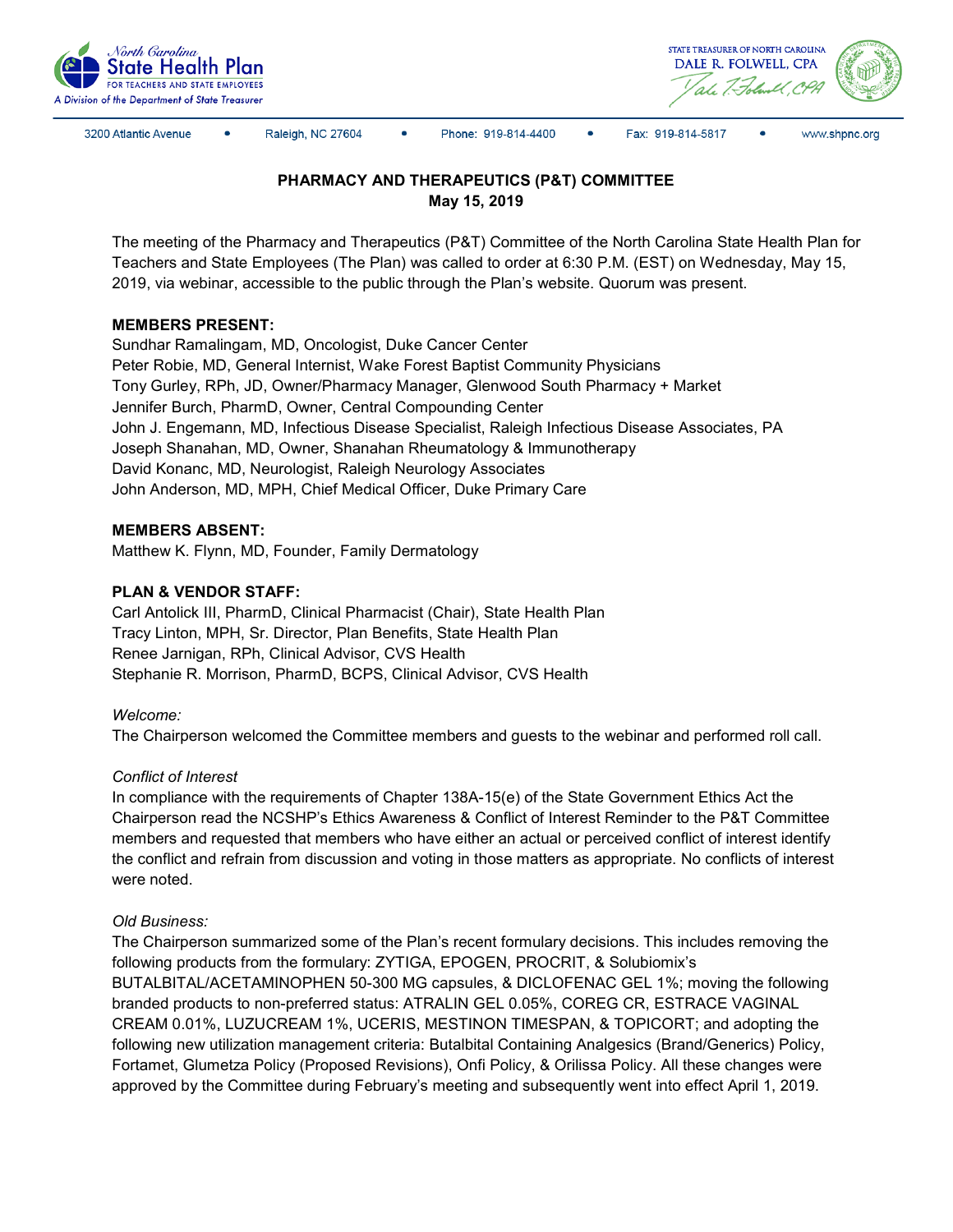

3200 Atlantic Avenue

Raleigh, NC 27604





Fax: 919-814-5817

#### *Minutes from Previous P&T Meeting:*

The Chairperson asked the P&T Committee members to review the February 2018 P&T meeting minutes, which were distributed prior to the meeting. There were no additions or corrections to the minutes so they were approved as is.

### *Formulary Updates:*

The Chairperson introduced CVS Caremark's Clinical Advisors Heather Renee Jarnigan, RPh, & Stephanie Morrison, PharmD, BCPS whom would be presenting CVS Caremark's Quarterly Formulary Updates, effective July 1, 2019. This included drug removals and additions to the formulary as well as tier changes and utilization management policies.

Ms. Jarnigan began by reviewing the following products that will be excluded from the formulary starting on the effective date: EPIVIR HBV, VEMLIDY, ZARXIO, ZORTRESS, BARACLUDE tablets, HEPSERA, CHORIONIC GONADOTROPIN, NOVAREL, PREGNYL, FULPHILA, GRANIX, CELLCEPT, MYFORTIC, RAPAMUNE, ASTAGRAF XL, ENVARSUS XR, ZORVOLEX, RHEUMATE, FOSTEUM, FOSTEUM PLUS, VASCULERA, FML LIQUIFILM & LACTULOSE (NDC 46600020003010), NAPROXEN (NDC 66100060001805) & ALTABAX. All products being removed have therapeutic alternatives or generic equivalents that are covered as preferred products on the Plan's custom formulary. During the discussions it was noted that there is an exceptions process available for any excluded product if deemed medically necessary. Dr. Robie asked whether there were restrictions on the type of providers whom could prescribe the colony-stimulating factor therapies and it was determined by Ms. Jarnigan that there were not. There was no opposition to the formulary removals from the Committee members, so the changes were approved as presented.

Ms. Jarnigan identified all the branded products that will be moving to a non-preferred status, or up tiered. They included: SAVELLA, RAPAFLO, CANASA, CARAFATE, TENORETIC, & CIALIS (2.5 and 5 mg). All of these products have formulary alternatives that are preferred. There was no opposition from the Committee members so the changes were approved as presented.

Ms. Jarnigan identified all the branded products that will be moving to a preferred status, or down tiered. They include: NEULASTA, EYLEA, LUCENTIS, & V-GO. There was no opposition from the Committee members so the changes were approved as presented.

Ms. Jarnigan identified all the medications that were being removed from CVS's New-to-Market block and would be available as covered products effective July 1, 2019, while Dr. Morrison covered any utilization management policies that went along with the new products. The new medications being added to the formulary are as follows: ELZONRIS, DIACOMIT, UDENYCA, NIVESTYM, CIMDUO, SYMFI LO, SYMFI, ESBRIET, ALYQ, TADALAFIL, VANCOMYCIN, TECENTRIQ, PROGRAF, FEMRING, NOVOLIN, LEUCOVORIN, & SPRAVATO. XEPI was recommended to be added to the formulary, but per Dr. Flynn's assessment that topical antibiotics are not superior to oral treatments in impetigo which was also concurred by Dr. Robie and Dr. Engemann, XEPI was not added to the formulary. There was no other opposition from the Committee members, so the other product additions were approved as presented.